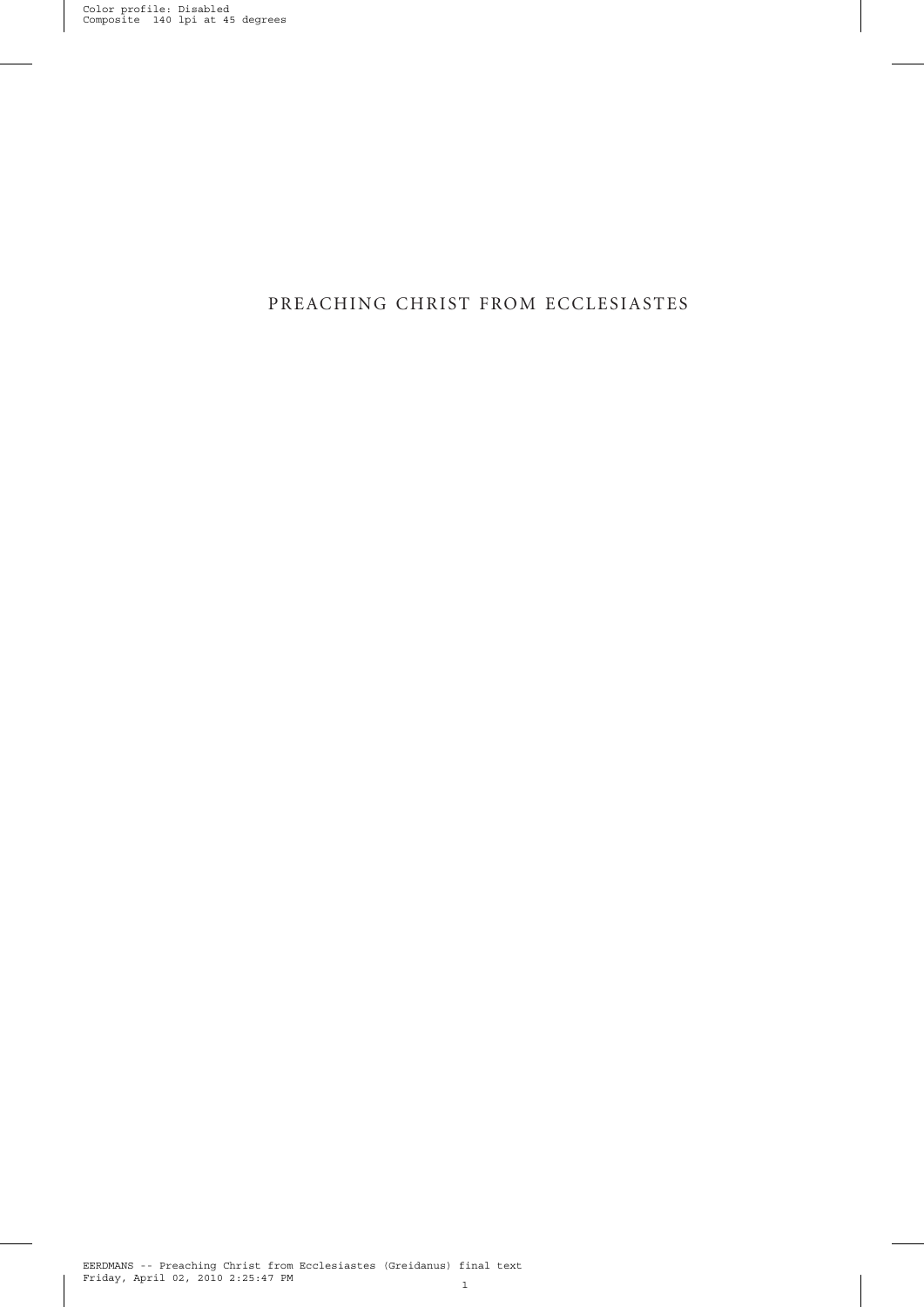Color profile: Disabled Composite 140 lpi at 45 degrees

 $\overline{\phantom{a}}$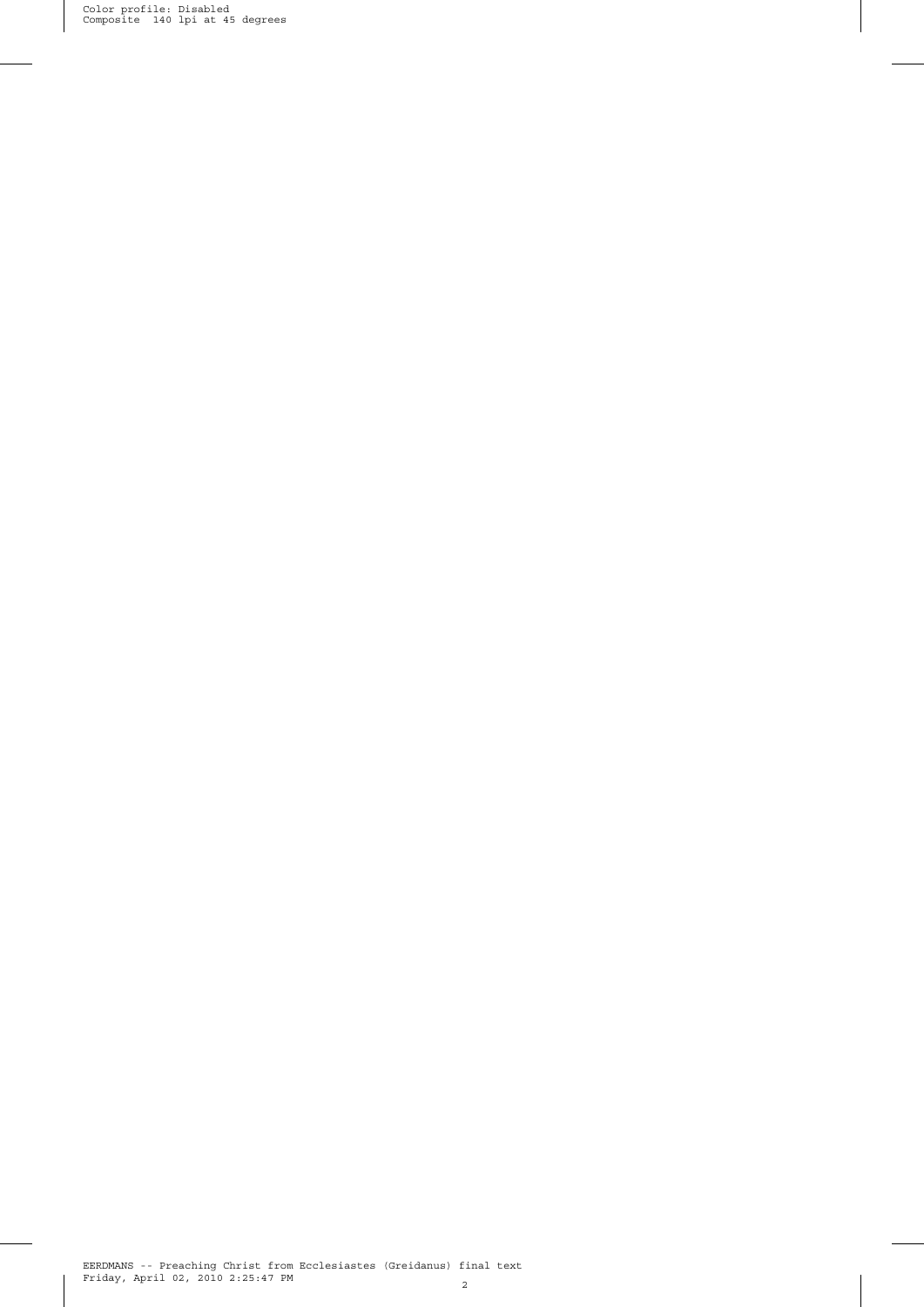# **PREACHING CHRIST FROM ECCLESIASTES**

*Foundations for Expository Sermons*

SIDNEY GREIDANUS

William B. Eerdmans Publishing Company Grand Rapids, Michigan / Cambridge, U.K.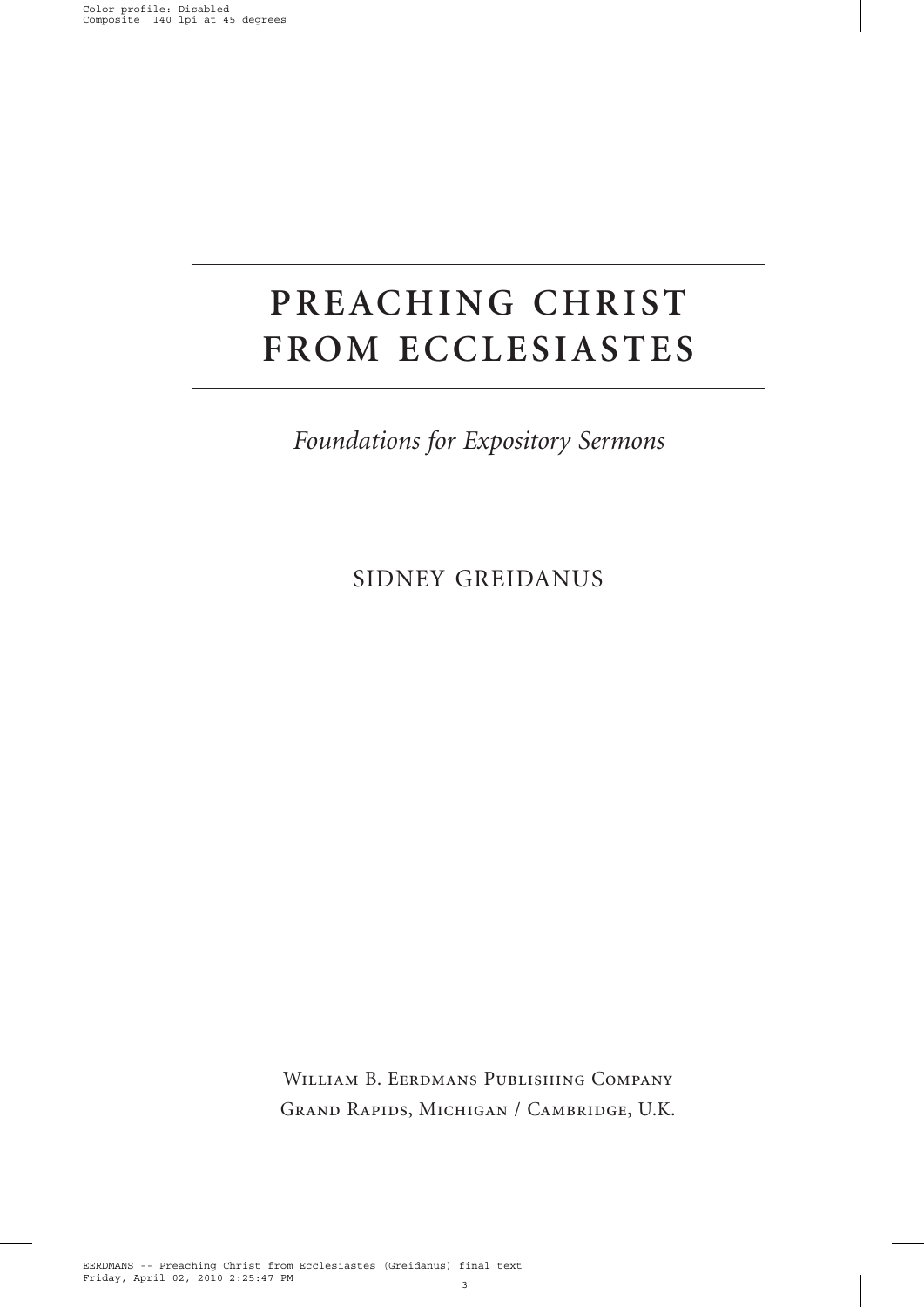© 2010 Sidney Greidanus All rights reserved

Published 2010 by Wm. B. Eerdmans Publishing Co. 2140 Oak Industrial Drive N.E., Grand Rapids, Michigan 49505 / P.O. Box 163, Cambridge CB3 9PU U.K. www.eerdmans.com

Printed in the United States of America

16 15 14 13 12 11 10 7 6 5 4 3 2 1

#### **Library of Congress Cataloging-in-Publication Data**

Greidanus, Sidney, 1935- Preaching Christ from Ecclesiastes: foundations for expository sermons / Sidney Greidanus. p. cm. Includes bibliographical references and indexes. ISBN 978-0-8028-6535-9 (pbk.: alk. paper)

1. Bible. O.T. Ecclesiastes — Sermons — Outlines, syllabi, etc. 2. Bible. O.T. Ecclesiastes — Criticism, interpretation, etc. 3. Jesus Christ. I. Title.

BS1475.54.G74 2010

 $223'$ .8077 — dc22

2010006437

Unless otherwise noted, the Bible quotations in this publication are taken from the New Revised Standard Version of the Bible, copyright © 1989 the Division of Christian Education of the National Council of Churches of Christ in the United States of America. Used by permission. All rights reserved.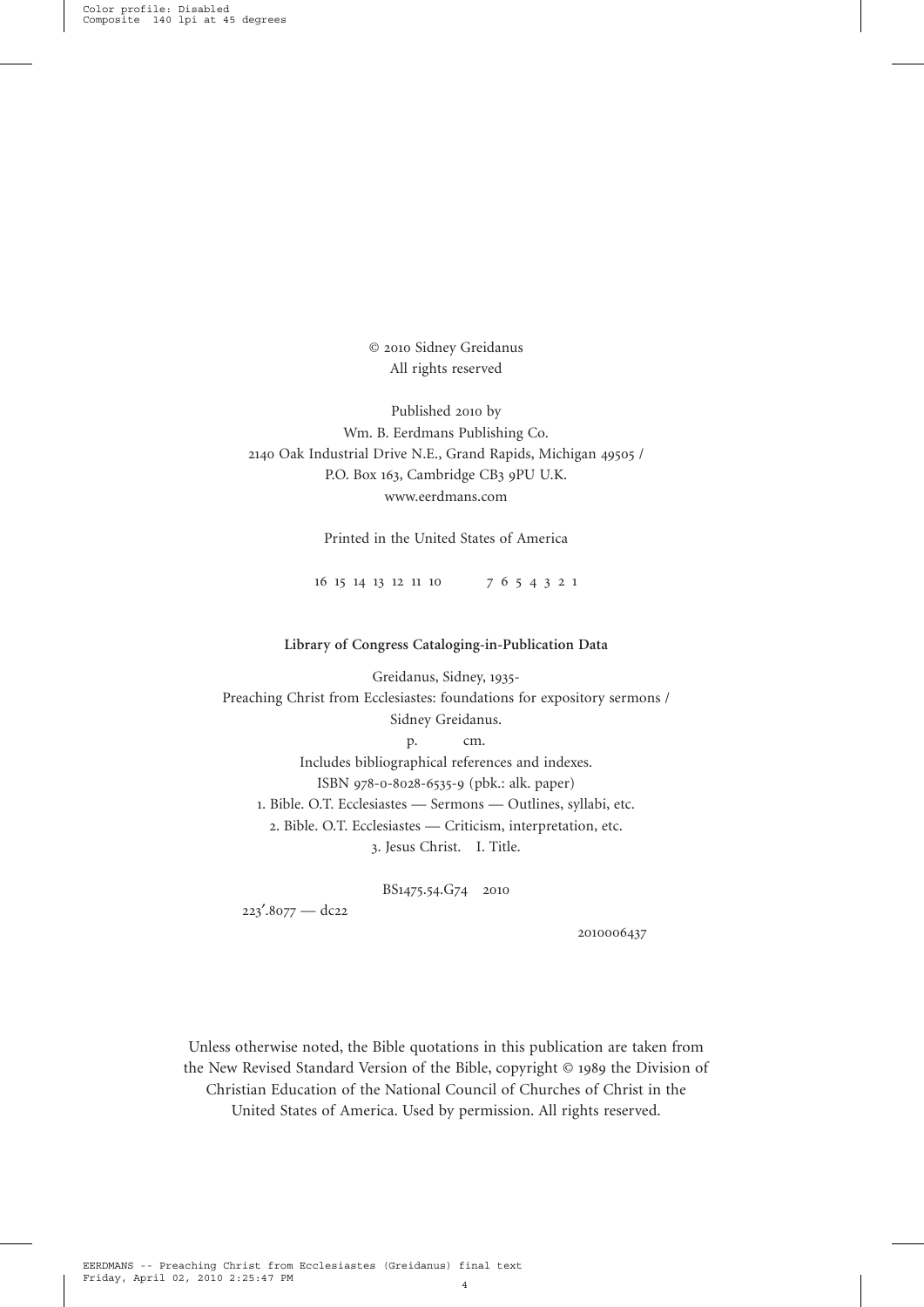*To our grandchildren: Jeremy & Julie, Jeffrey, Cara & Peter, and Caitlin Zachari, Anna, and Jessica, and Mikayla, Solomon, and Katherine*

*May the "goads and nails" (Ecclesiastes 12:11) of the Teacher's wisdom provide direction, stability, and security for your lives.*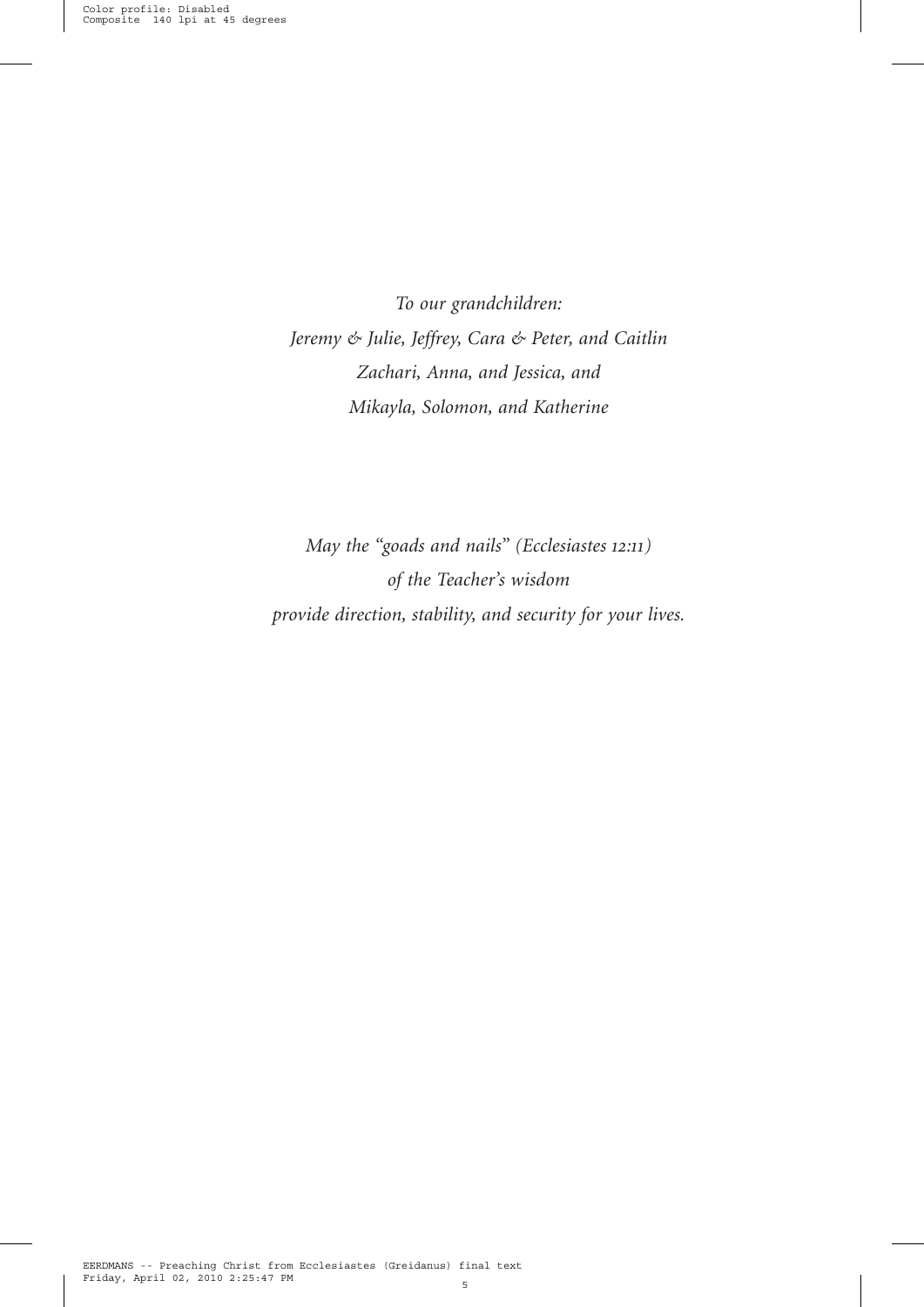Color profile: Disabled Composite 140 lpi at 45 degrees

 $\overline{\phantom{a}}$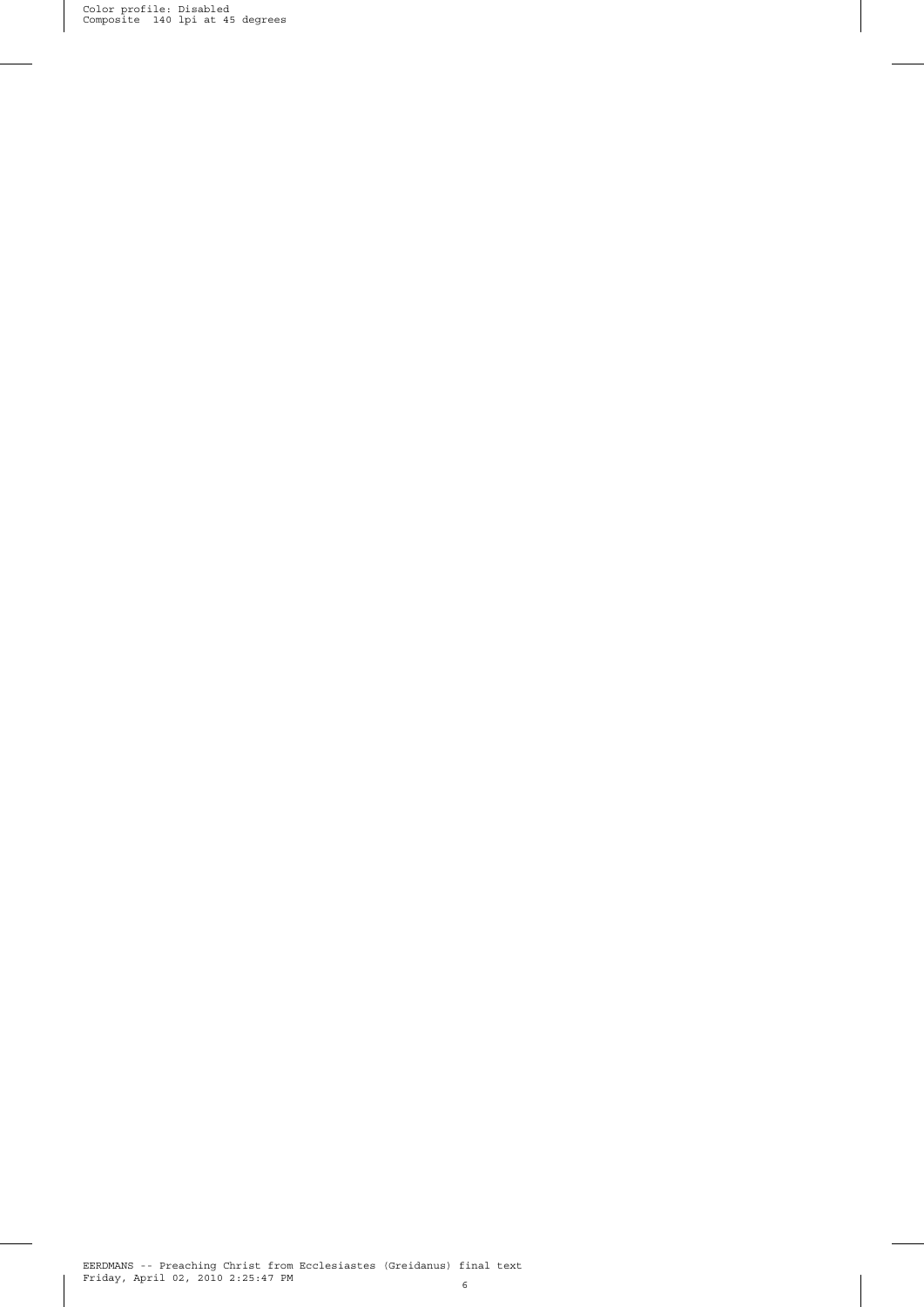### *Contents*

 $\overline{\phantom{a}}$ 

 $\begin{array}{c} \hline \end{array}$ 

| <b>PREFACE</b>                               | X    |
|----------------------------------------------|------|
| <b>ACKNOWLEDGMENTS</b>                       | xiv  |
| <b>ABBREVIATIONS</b>                         | XV   |
| <b>TRANSLITERATIONS</b>                      | xvii |
| 1. Preaching Ecclesiastes                    | 1    |
| The Value of Preaching Ecclesiastes          | 2    |
| Difficulties in Interpreting Ecclesiastes    | 3    |
| The Nature of Wisdom Literature              | 3    |
| The Relation of Wisdom to Redemptive History | 3    |
| Contradictions                               | 5    |
| The Historical Setting of Ecclesiastes       | 6    |
| The Author( $s$ )                            | 7    |
| The Original Recipients                      | 9    |
| The Date of Composition                      | 10   |
| The Place of Composition                     | 11   |
| The Purpose of Ecclesiastes                  | 12   |
| The Genre and Forms of Ecclesiastes          | 12   |
| Reflection                                   | 13   |
| Proverb                                      | 13   |
| Instruction                                  | 14   |
| Autobiographical Narrative                   | 14   |
| Anecdote                                     | 14   |
| Metaphor                                     | 15   |
| Allegory                                     | 15   |

vii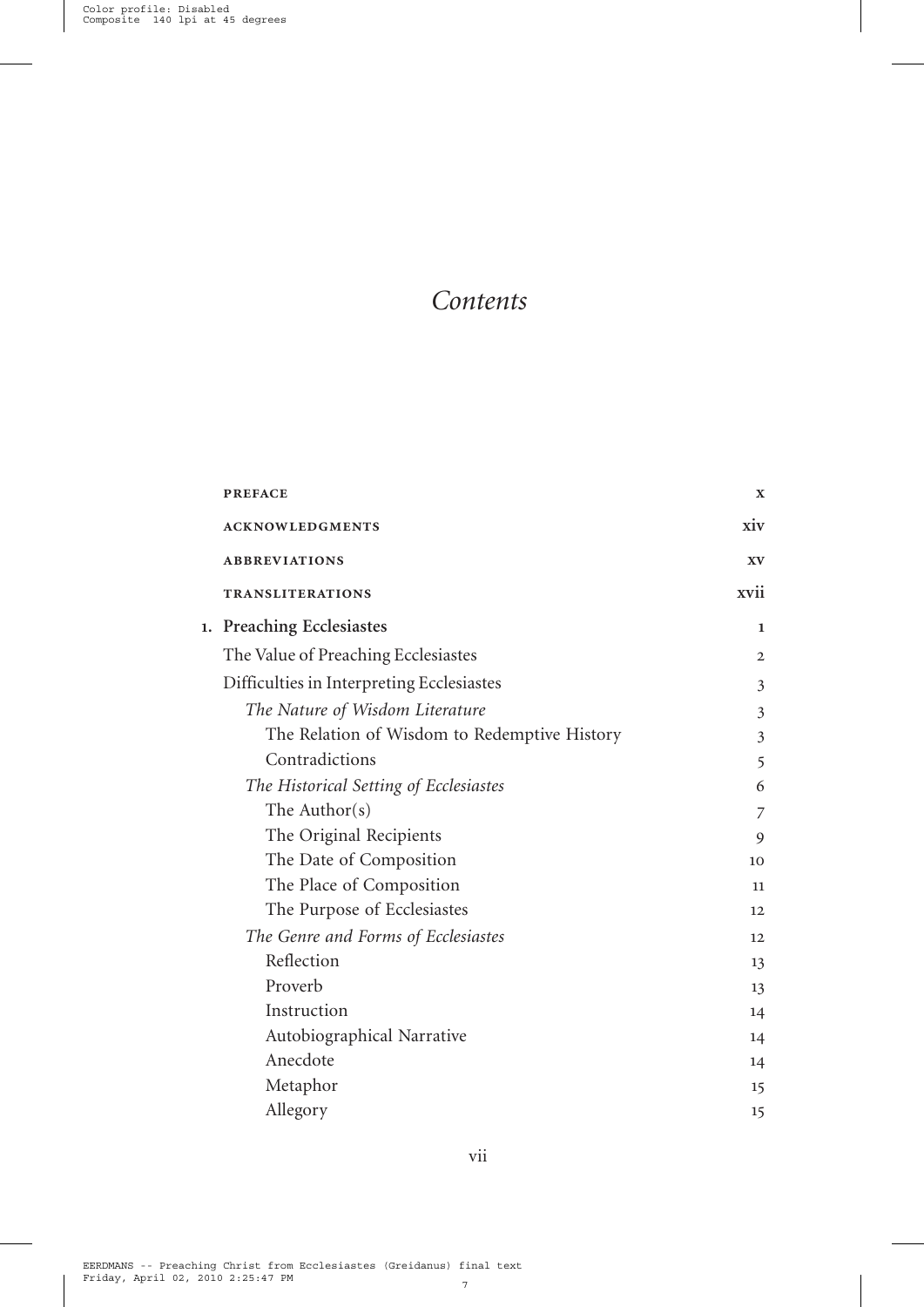I

#### *Contents*

 $\overline{\phantom{a}}$ 

| The Structure of Ecclesiastes          | 15  |
|----------------------------------------|-----|
| <b>Literary Patterns</b>               | 16  |
| Juxtapositions                         | 17  |
| The Overall Structure                  | 18  |
| The Overall Message of Ecclesiastes    | 20  |
| Difficulties in Preaching Ecclesiastes | 22  |
| Selecting a Proper Preaching Text      | 23  |
| Formulating a Single Theme             | 23  |
| Preaching Christ from Ecclesiastes     | 24  |
| Redemptive-Historical Progression      | 25  |
| Promise-Fulfillment                    | 26  |
| Typology                               | 26  |
| Analogy                                | 27  |
| Longitudinal Themes                    | 28  |
| New Testament References               | 28  |
| Contrast                               | 28  |
| 2. No Gain from All Our Toil           | 30  |
| Ecclesiastes 1:1-11                    |     |
| 3. The Teacher's Search for Meaning    | 49  |
| Ecclesiastes $1:12-2:26$               |     |
| 4. God Set the Times                   | 69  |
| Ecclesiastes 3:1-15                    |     |
| 5. Working in a Wicked World           | 88  |
| Ecclesiastes 3:16-4:6                  |     |
| 6. Working Together                    | 107 |
| Ecclesiastes 4:7-16                    |     |
| 7. Worshiping in God's House           | 122 |
| Ecclesiastes 5:1-7                     |     |
| 8. The Love of Money                   | 137 |
| Ecclesiastes 5:8-6:9                   |     |
| 9. How to Handle Adversity             | 157 |
| Ecclesiastes 6:10-7:14                 |     |
| 10. How to Act in a Paradoxical World  | 178 |
| Ecclesiastes 7:15-29                   |     |
|                                        |     |

viii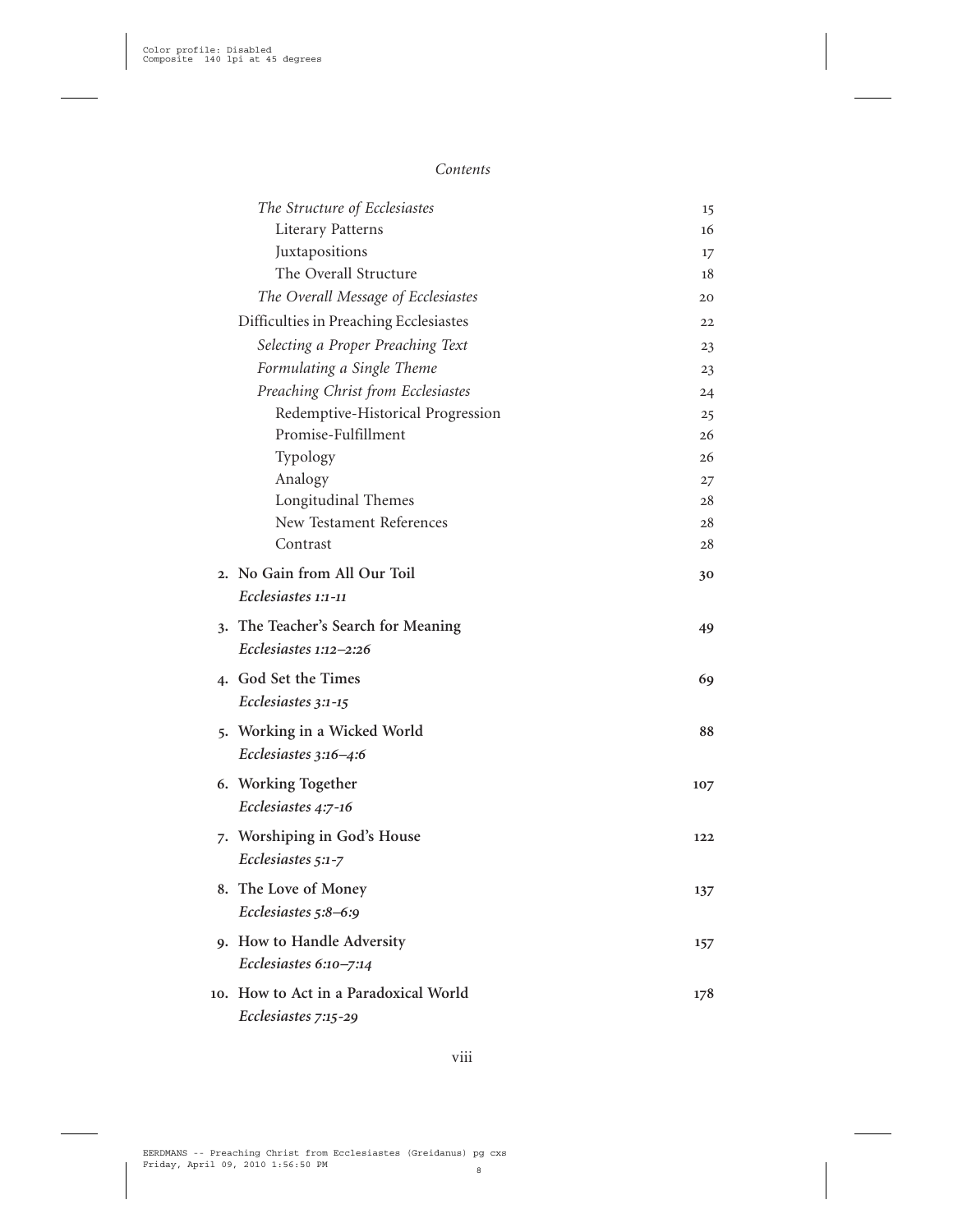I

#### *Contents*

 $\overline{\phantom{a}}$ 

| 11. Use Wisdom but Know Its Limitations<br>Ecclesiastes 8:1-17                       | 200 |
|--------------------------------------------------------------------------------------|-----|
| 12. Enjoy Life!<br>Ecclesiastes 9:1-12                                               | 219 |
| 13. Because of the Harm Inflicted by Folly, Use Wisdom!<br>Ecclesiastes $9:13-10:20$ | 239 |
| 14. Take Risks Boldly but Wisely!<br>Ecclesiastes 11:1-6                             | 260 |
| 15. Remember Your Creator!<br>Ecclesiastes 11:7-12:8                                 | 275 |
| 16. Fear God, and Keep His Commandments!<br>Ecclesiastes 12:9-14                     | 295 |
| Appendixes                                                                           |     |
| 1. Ten Steps from Text to Sermon                                                     | 311 |
| 2. An Expository Sermon Model                                                        | 313 |
| 3. A Meditation on Ecclesiastes 3:1-15                                               | 315 |
| 4. A Sermon on Ecclesiastes 9:1-12                                                   | 317 |
| <b>SELECT BIBLIOGRAPHY</b>                                                           | 326 |
| <b>SCRIPTURE INDEX</b>                                                               | 330 |
| <b>SUBJECT INDEX</b>                                                                 | 334 |
| <b>TARGETS FOR SERMONS</b>                                                           | 337 |
| <b>TOPICS FOR SERMONS</b>                                                            | 339 |

ix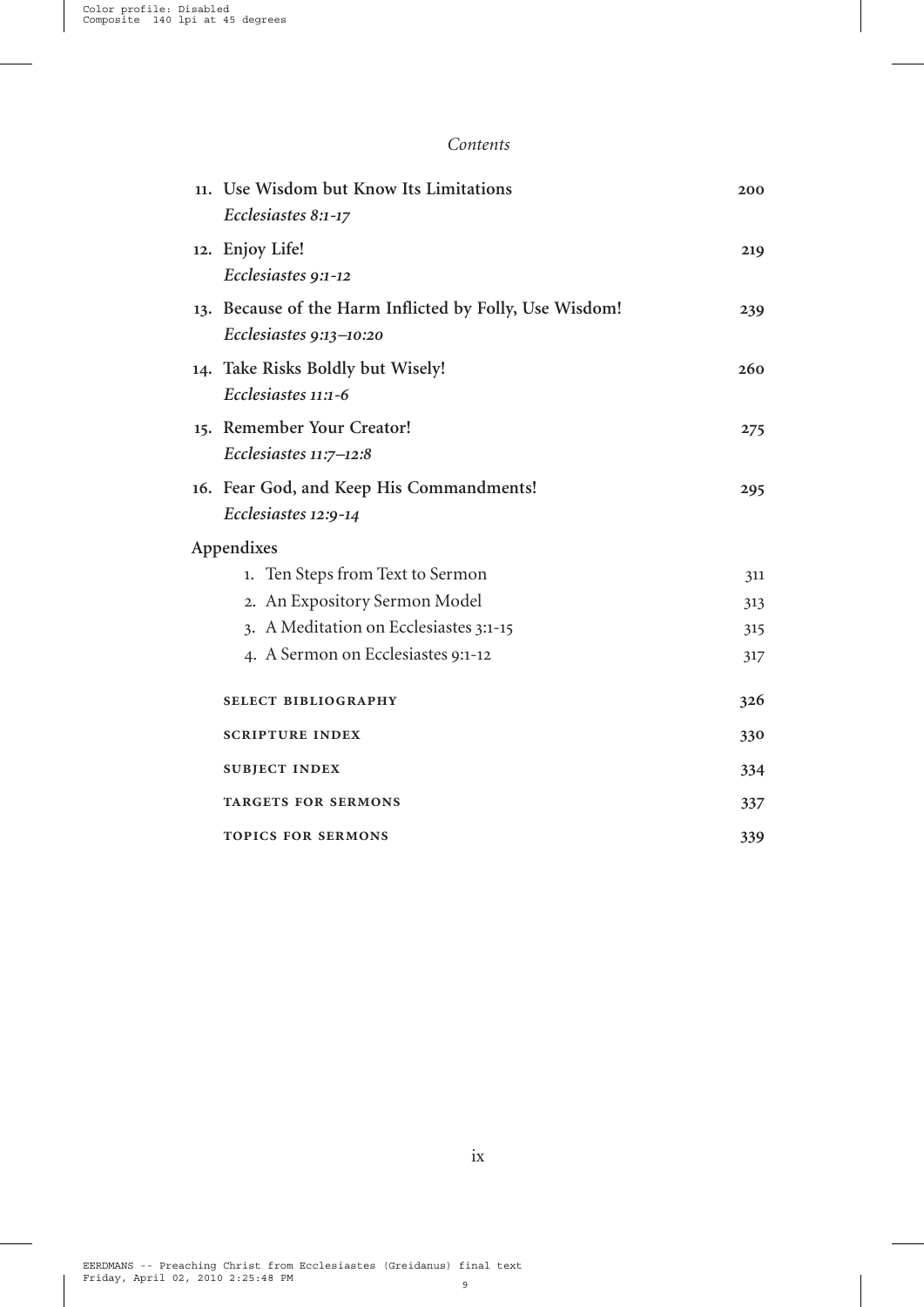In 1976, while a pastor in Delta, British Columbia, I preached a series of sermons on Ecclesiastes. After hearing one of these theocentric sermons, a retired pastor approached me and said, "I appreciated your sermon, Sid, but could a rabbi have preached your sermon in a synagogue?" I was dumbfounded by the question, but it set me to thinking about the issue of Christocentric preaching. Of course, a rabbi and I have the Old Testament in common. Moreover, since wisdom is a reflection on "customary 'orders' in the world" (see Chapter 1), the message of wisdom literature would be the same for the church as for the synagogue. So yes, a rabbi could have preached that sermon in a synagogue without causing offense. But if that was the case, had I preached an "Old Testament sermon" instead of a "Christian sermon"?1 Should not my sermons on Old Testament passages reflect that these passages now function in the context of the New Testament? Should not the sermons of Christian preachers be distinctively Christian?

Some twenty years later I had the opportunity to research this question in depth. The result was the book *Preaching Christ from the Old Testament: A Contemporary Hermeneutical Method.* I concluded that sermons based on Old Testament passages cannot merely be theocentric sermons but must be Christocentric. The Church Fathers knew this well but unfortunately adopted allegorical interpretation to accomplish the Christocentric focus. For example,

1. This is Edmund Clowney's profound distinction: "The Christian proclamation of an Old Testament text is not the preaching of an Old Testament sermon." *Preaching and Biblical Theology* (Grand Rapids: Eerdmans, 1961), 75. Cf. Graeme Goldsworthy, *Preaching the Whole Bible as Christian Scripture: The Application of Biblical Theology to Expository Preaching* (Grand Rapids: Eerdmans, 1988), 195: "The ultimate concern of the preacher should be to preach the meaning of the text in relation to the goal of all biblical revelation, the person and work of Christ. Can I maintain my integrity as a Christian preacher if I preach a part of the Bible as if Jesus had not come?'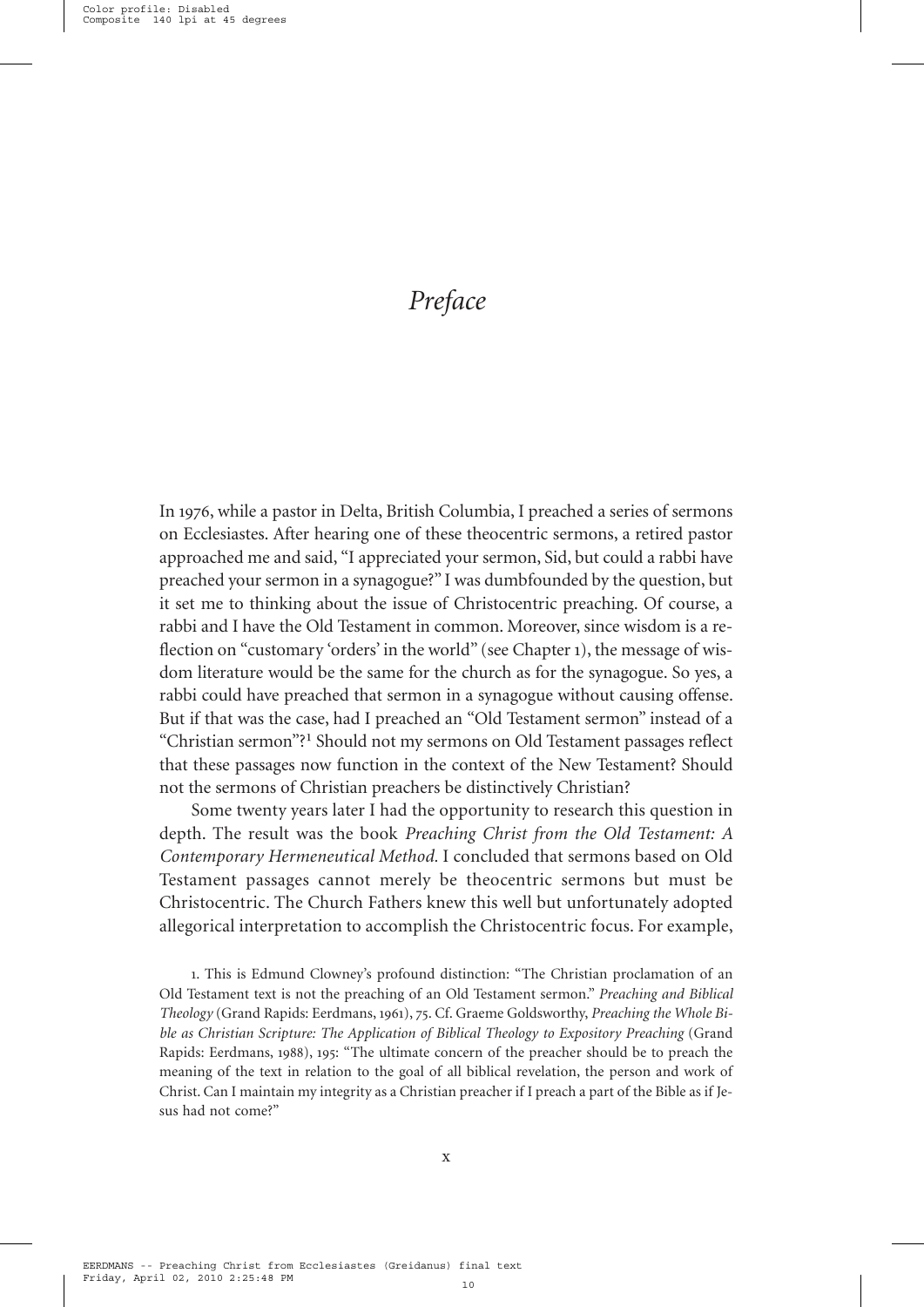they preached the frequent refrain in Ecclesiastes to enjoy eating and drinking as partaking of the Lord's body and blood in the Eucharist. And Ambrose, preaching on "a threefold cord is not quickly broken" (Eccl 4:12), linked it to the Trinity.2 Today we can no longer with integrity use allegorical interpretation to obtain Christocentric interpretation. Applied to genres other than allegory, allegorical interpretation is arbitrary and subjective; it subverts the intention of the biblical author.

But how, then, does one preach Christ from wisdom literature which does not contain a promise of the coming Messiah and only rarely a type of Christ? Especially with wisdom literature in mind, I broadened the definition of preaching Christ. The common definition is to preach the person and/or work of Christ. Since the work of Christ is frequently restricted to the atonement, I broadened the definition of preaching Christ by adding the category of the *teaching* of Christ. Jesus himself highlighted the importance of his teaching when he said, "If you continue in my word [teaching], you are truly my disciples" (John 8:31). He underscored the significance of his teaching when he sent out his followers with the mandate: "Go . . . make disciples of all nations, baptizing them . . . , and teaching them to obey everything that I have commanded you" (Matt 28:19-20). Subsequently, John writes, "Everyone who does not abide in the teaching of Christ, but goes beyond it, does not have God; whoever abides in the teaching has both the Father and the Son" (2 John 9). Hence I defined "preaching Christ" as "preaching sermons which authentically integrate the message of the text with the climax of God's revelation in the person, work, and/or teaching of Jesus Christ as revealed in the New Testament."3

Based on my study of the New Testament and church history, I concluded that there are seven legitimate ways to move from an Old Testament message to

2. Longman, *Book of Ecclesiastes,* 30-31. Svend Holm-Nielsen, "On the Interpretation of Qoheleth in Early Christianity," *VT* 24/2 (1974) 175, states: "Hieronymus' understanding of Qohelet is based on the same principles as his interpretation of Biblical texts . . . in the Old Testament . . . , the *interpretatio literalis* and the *interpretatio spiritualis.* But it should be remembered that the *spiritualis...* is equal to a Christological interpretation." Even today preachers are tempted to use allegorical interpretation to preach Christ from Ecclesiastes. For example, Parsons, "Guidelines," *BSac* 160 (2003) 300, mentions a wedding sermon where the threefold cord of Ecclesiastes 4:12 was preached as the bride, the groom, and Christ. Cf. Matthew Henry and Thomas Scott, *Commentary on the Holy Bible,* Vol. 3 (Grand Rapids: Baker, 1960 reprint), p. 413: "Two together are a three-fold cord; where two are closely joined in holy love and fellowship, Christ will by his Spirit come to them, and make the third, as he joined himself to the two disciples going to Emmaus; then there is a threefold cord that can never be broken." Preachers have also preached the passage about sending out your bread upon the waters (Eccl 11:1) as sending out Christ, the Bread of Life, upon the waters (see Percy P. Stoute, "Bread upon the Waters," *BSac* 107 [1950] 223).

3. Greidanus, *Preaching Christ from the Old Testament,* 10.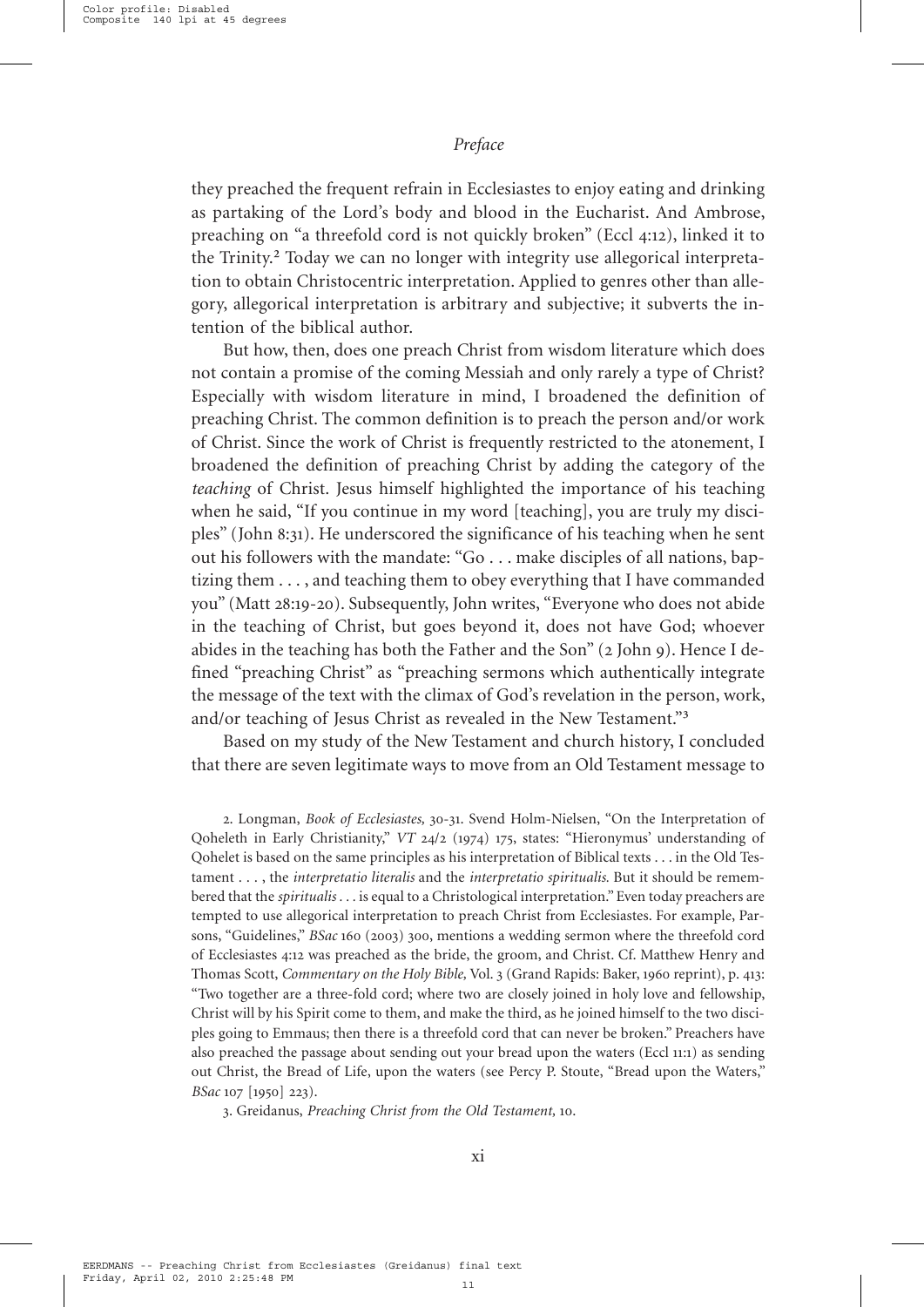Jesus Christ in the New Testament. They are redemptive-historical progression, promise-fulfillment, typology, analogy, longitudinal themes, New Testament references, and contrast. Depending on the text, preachers can use one or more of these ways to preach Christ.

I have written this book primarily for preachers, seminary students, and Bible teachers. My aim is to encourage and help busy preachers and teachers proclaim the messages of Ecclesiastes. This book will enable them to uncover rather quickly the important building-blocks for producing sermons and lessons from Ecclesiastes: the literary unit which is the preaching text; the message for Israel (the textual theme); the response sought from Israel and by analogy from the church today (the goal); the various ways of linking the textual theme to Jesus Christ in the New Testament; the sermon theme and goal; and relevant biblical exposition of all verses in the passage.

Preachers may wish to use this book to preach a series of sermons on Ecclesiastes. I suggest a series of seven sermons on the first half of Ecclesiastes (1:1– 6:9) to be followed later by a series of seven sermons on the second half (6:10– 12:8) plus one on the Epilogue (12:9-14). Or one can opt for three series of five sermons each. Bible teachers may wish to work their way through Ecclesiastes in fifteen lessons, assigning to their students only the reading of the "Sermon Exposition" section of each chapter.

Readers will notice that I follow the same basic pattern for each passage. This pattern is based on the ten steps from text to sermon I developed for firstyear seminary students (see Appendix 1). The resulting repetition in each chapter is intended to inculcate a basic hermeneutical-homiletical approach to the biblical text. First we seek to identify the boundaries of the literary unit and check its context. Next we analyze important literary features that help us sketch the structure (flow) of the text. After noting where and how the text speaks of God, we seek to formulate the textual theme and goal. With this theme in mind, we can brainstorm how each of the seven roads could possibly lead from this text's message to Jesus Christ in the New Testament. At that point we are ready to formulate the sermon theme, goal, and need addressed (the problem, the target) and consider the sermon form. I conclude each chapter with a major section on "Sermon Exposition."

In this "Sermon Exposition" section I seek to provide a model for the sermon by using oral style<sup>4</sup> as much as possible and giving the verse reference *be*-

<sup>4.</sup> Oral style is marked, among other characteristics, by short sentences, active voice, short but vivid words, strong nouns and verbs, concrete language, narration in the present tense, verse references before the quotation, use of questions to involve the hearers, use of genderinclusive language without distracting the hearers, and use of repetition and parallelism. See Mark Galli and Craig Brian Larson, *Preaching That Connects: Using the Techniques of Journalists to Add Impact to Your Sermons* (Grand Rapids: Zondervan, 2004).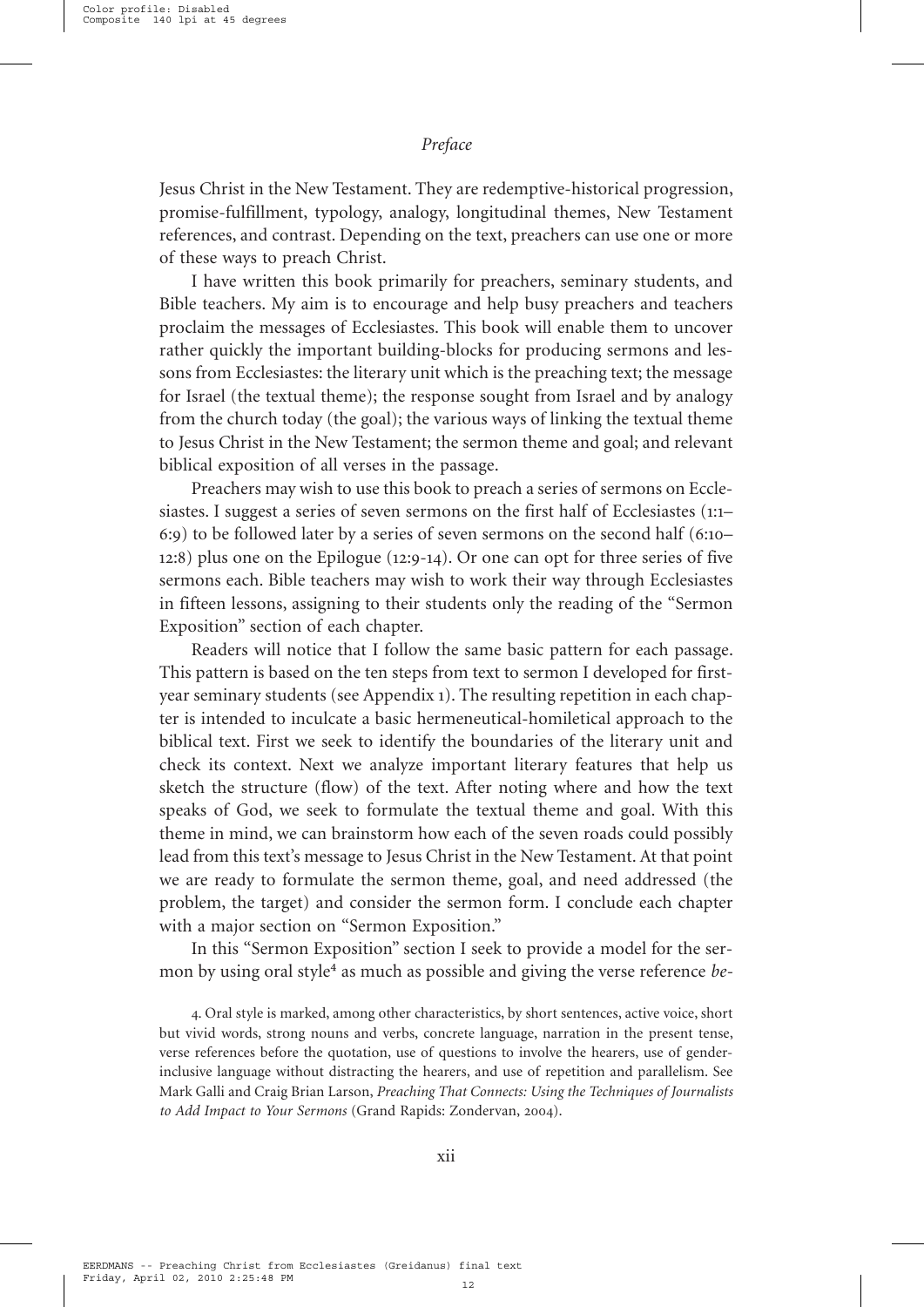fore the quotation so that the congregation can read along (comprehension is much better when the congregation not only hears but also sees the words). To keep the sermon exposition moving, I have relegated most quotations, complex arguments, and technical details to the footnotes. Although I comment on every verse in the text, in preparing sermons preachers may have to be more selective in order to avoid information overload. I have indicated where in the exposition and how I might make the move(s) to Christ in the New Testament. These moves are intended only as suggestions; while writing the actual sermon, preachers may be guided by the Spirit to better ways and places in the sermon to move to Christ. Finally, related to the goal and the need addressed, I make brief suggestions for application. In actual sermons, these applications will need to be fleshed out with illustrations and concrete suggestions appropriate to the situation of the congregation being addressed. In the appendixes I have included an expository sermon model, a meditation on Ecclesiastes 3:1-15, and a sermon on Ecclesiastes 9:1-12.

Unless otherwise noted, the Bible version quoted is the NRSV (it follows the Hebrew more closely than the TNIV does). In these quotations I have occasionally emphasized words by italicizing them. Without notation, every reader will understand that these are *my* emphases since they are neither in the original Hebrew nor in the NRSV. The various transliterations of Hebrew words have been standardized as indicated on the chart on p. xvii. In quoting other authors I have also regularized the different transliterations of the Hebrew name "Qohelet" but have kept the author's preferences in the titles of their books and articles.

I have kept references in the footnotes to a minimum: full references can be found in the Bibliography. When a book or article is not included in the Select Bibliography, complete information is found in the footnote.

I send out this book like "bread upon the waters" (Eccl 11:1), with the hope and prayer that it may stimulate many preachers to preach on the frequently neglected book of Ecclesiastes in order to help people live their daily lives wisely and joyfully to the glory of God.

*Grand Rapids, Michigan* SIDNEY GREIDANUS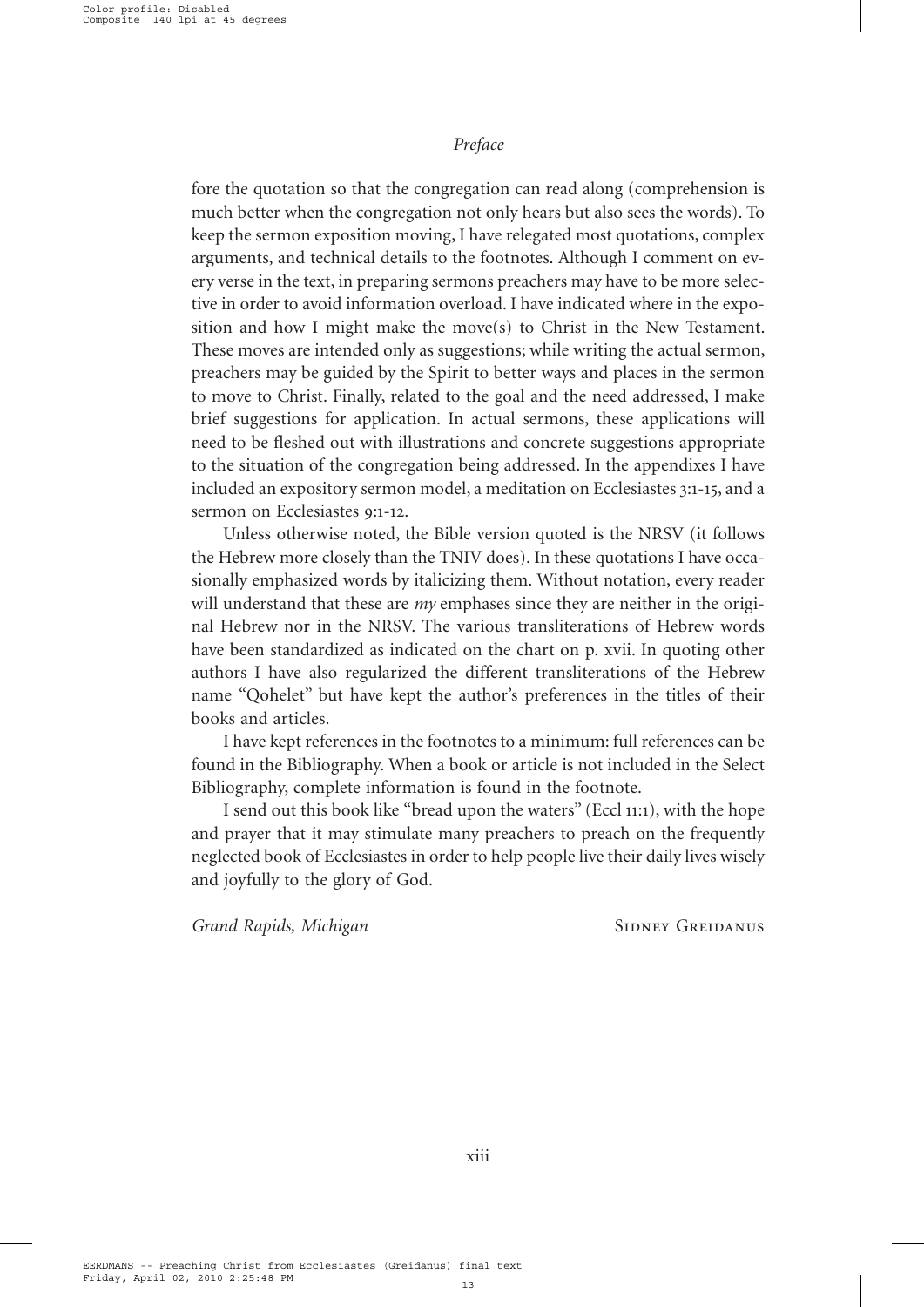### *Acknowledgments*

First of all I would like to thank all the authors of the books and articles listed in the bibliography. Even though they arrived at widely divergent results, without their struggles to understand Ecclesiastes and publishing their findings, this book on preaching Ecclesiastes would not have seen the light of day. Next I need to thank my proofreaders for their excellent work. They are my brother, the Rev. Morris Greidanus, retired pastor of the First Christian Reformed Church, Grand Rapids, MI, and my former students, the Rev. Ryan Faber of Pella, IA, and the Rev. Joel Schroers of Denver, CO. All three carefully read the manuscript and offered many helpful suggestions for improving its contents and clarity. I also appreciate the work of the staff of the Calvin College and Calvin Theological Seminary library in providing the books and articles needed for this research. I thank also the staff of Eerdmans Publishing Company for competently preparing this book for publication, especially the copy editor of my last three books, Milton Essenburg. Once again I thank my wife, Marie, for her encouragement and for creating a peaceful home and quiet atmosphere where I could fully concentrate on this project. Above all, I am grateful to the Lord for providing daily joy in working on this book and for providing health and strength to see this project through to completion.

xiv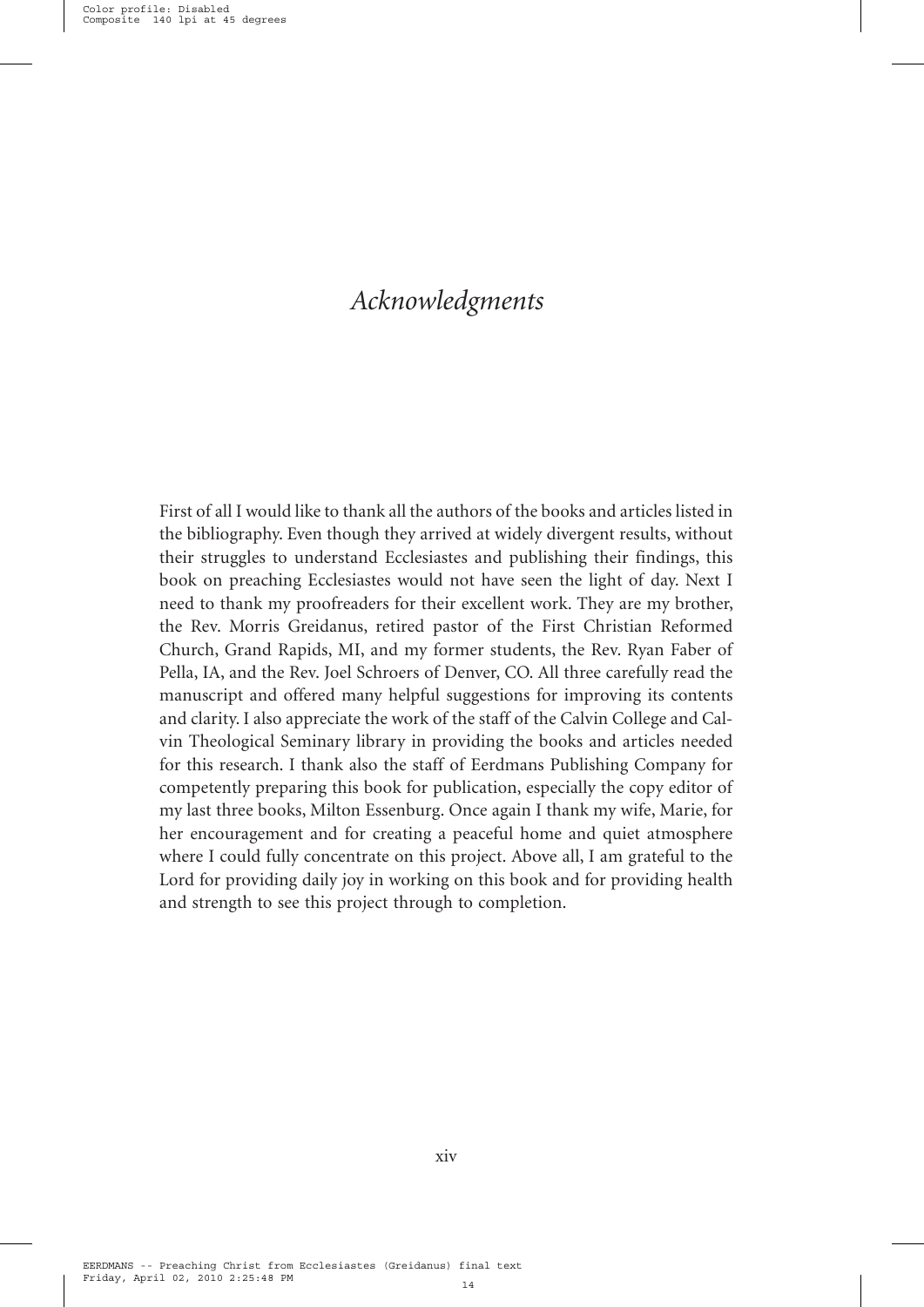# *Abbreviations*

 $\overline{\phantom{a}}$ 

 $\begin{array}{c} \hline \end{array}$ 

| AUSS         | <b>Andrews University Seminary Studies</b>                 |
|--------------|------------------------------------------------------------|
| <b>BBR</b>   | <b>Bulletin for Biblical Research</b>                      |
| Bib          | Biblica                                                    |
| <b>BSac</b>  | Bibliotheca Sacra                                          |
| <b>BTB</b>   | <b>Biblical Theology Bulletin</b>                          |
| CBQ          | Catholic Biblical Quarterly                                |
| <b>CTJ</b>   | Calvin Theological Journal                                 |
| CQ           | The Congregational Quarterly                               |
| <b>ETL</b>   | Ephemerides Theologicae Lovanienses                        |
| EvRT         | Evangelical Review of Theology                             |
| EvQ          | Evangelical Quarterly                                      |
| Int          | Interpretation                                             |
| JBL          | Journal of Biblical Literature                             |
| <b>JETS</b>  | Journal of the Evangelical Theological Society             |
| JHS          | Journal of Hebrew Scriptures                               |
| <b>JPS</b>   | Jewish Publication Society                                 |
| <b>JQR</b>   | Jewish Quarterly Review                                    |
| JSOT         | Journal for the Study of the Old Testament                 |
| <i>ISS</i>   | Journal of Semitic Studies                                 |
| $n(n)$ .     | footnote(s)                                                |
| NASB         | New American Standard Bible                                |
| <b>NEB</b>   | New English Bible                                          |
| <b>NRSV</b>  | New Revised Standard Version                               |
| <b>NICOT</b> | New International Commentary on the Old Testament          |
| NIDOTT&E     | New International Dictionary of Old Testament Theology and |
|              | Exegesis                                                   |
| $p(p)$ .     | page(s)                                                    |

xv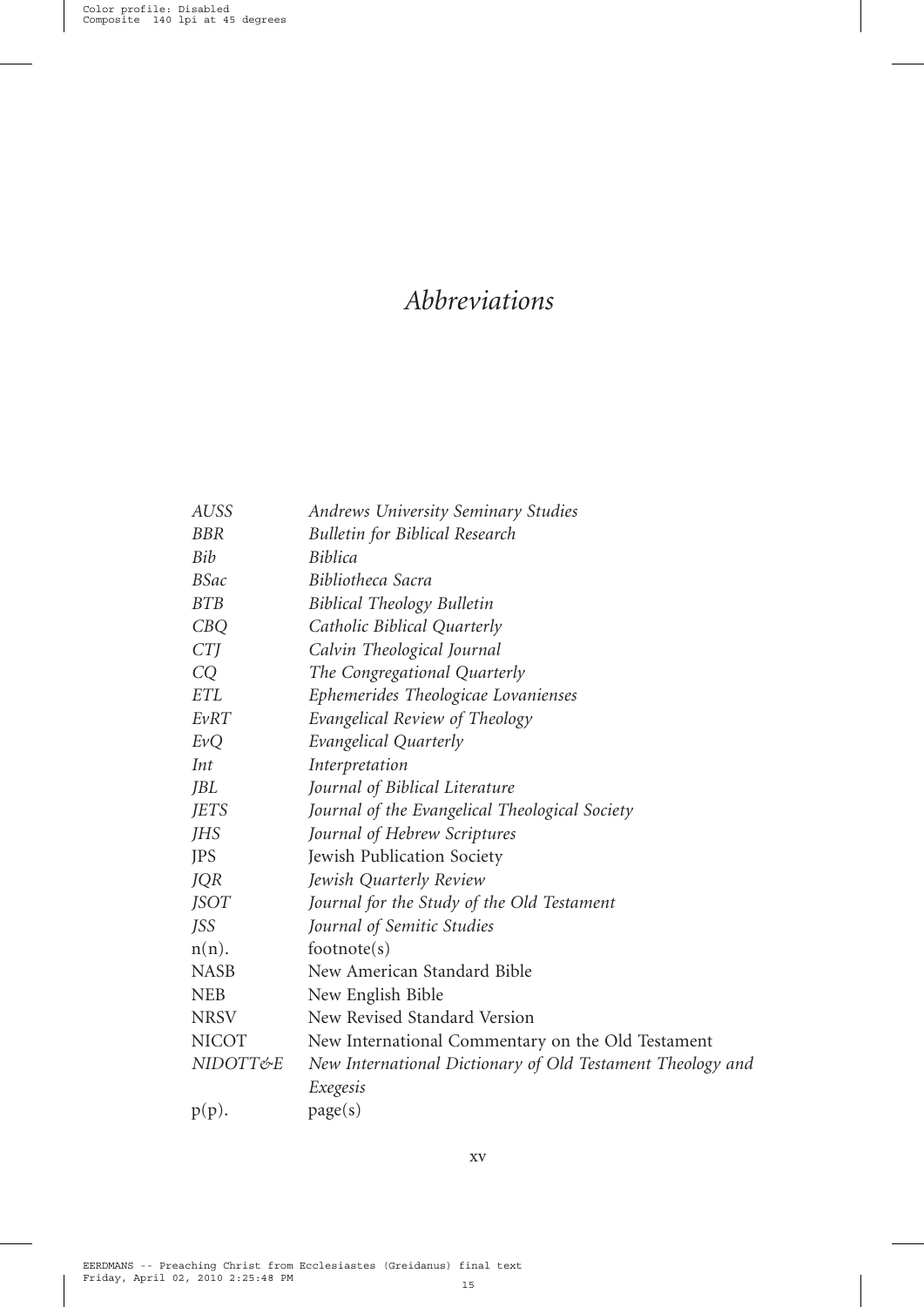### *Abbreviations*

 $\overline{\phantom{a}}$ 

| par.          | parallels                                   |
|---------------|---------------------------------------------|
| PSBul         | Princeton Seminary Bulletin                 |
| RB            | Revue Biblique                              |
| rpt.          | reprint                                     |
| <b>TDOT</b>   | Theological Dictionary of the Old Testament |
| <b>TNIV</b>   | Today's New International Version           |
| <b>TSFBul</b> | Theological Students Fellowship Bulletin    |
| <b>TynBul</b> | Tyndale Bulletin                            |
| v. (vv.)      | verse(s)                                    |
| VT            | Vetus Testamentum                           |
| <b>VTSup</b>  | Vetus Testamentum Supplements               |
|               |                                             |

16 EERDMANS -- Preaching Christ from Ecclesiastes (Greidanus) final text Friday, April 02, 2010 2:25:48 PM

xvi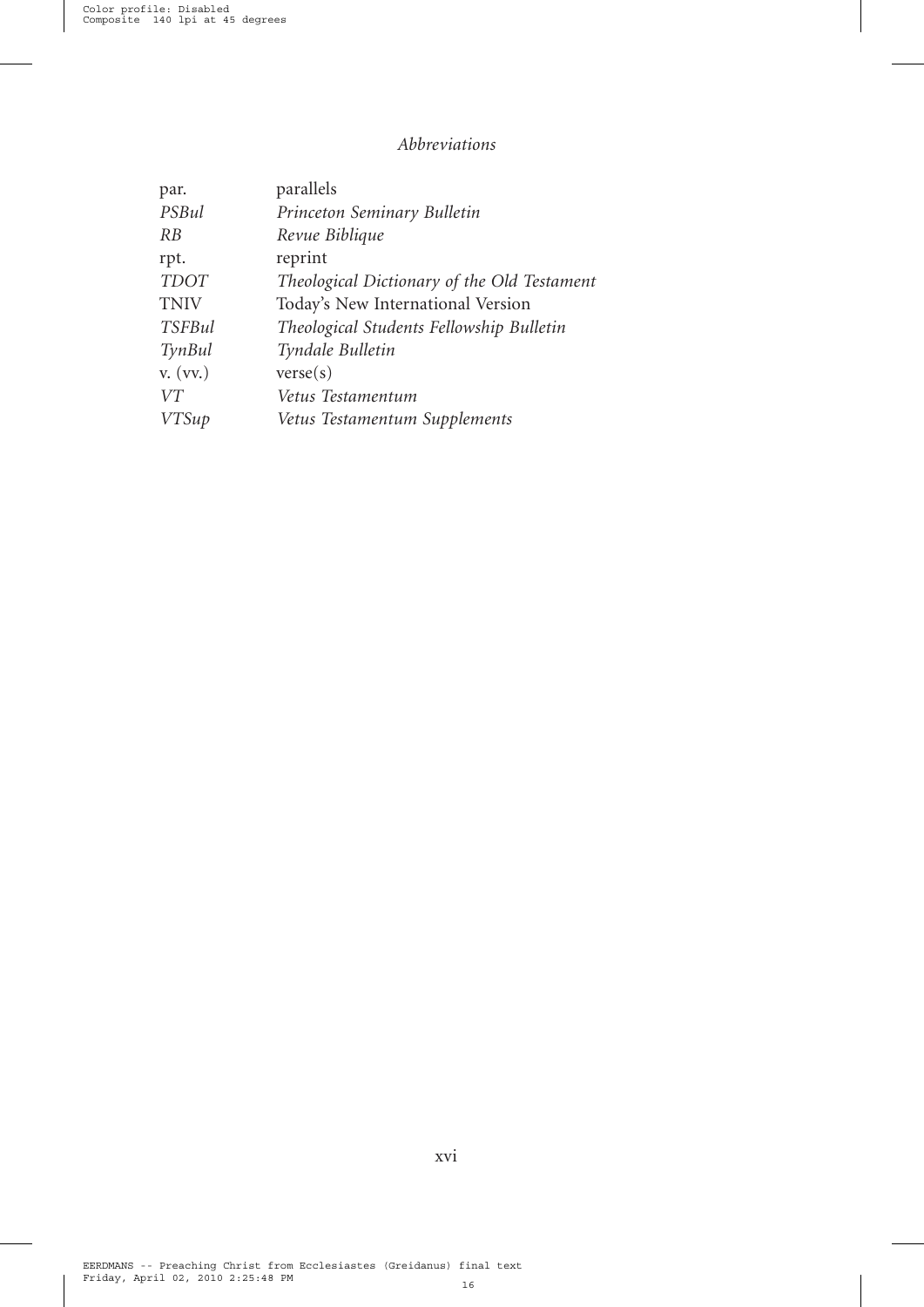## *Transliterations*

 $\overline{\phantom{a}}$ 

#### **Hebrew**

| $x = '$ 1 = w                                                                                                                                                                                                                                                                                                                                                                                             |         | " = ע" $k$   ע" $\mathbf{y}$   $\mathbf{y}$   $\mathbf{y}$   $\mathbf{y}$   $\mathbf{y}$   $\mathbf{y}$   $\mathbf{y}$   $\mathbf{y}$   $\mathbf{y}$   $\mathbf{y}$   $\mathbf{y}$   $\mathbf{y}$   $\mathbf{y}$   $\mathbf{y}$   $\mathbf{y}$   $\mathbf{y}$   $\mathbf{y}$   $\mathbf{y}$   $\mathbf{y}$ |                           | $\mathbf{w} = \mathbf{s}$ |
|-----------------------------------------------------------------------------------------------------------------------------------------------------------------------------------------------------------------------------------------------------------------------------------------------------------------------------------------------------------------------------------------------------------|---------|------------------------------------------------------------------------------------------------------------------------------------------------------------------------------------------------------------------------------------------------------------------------------------------------------------|---------------------------|---------------------------|
| $\mathbf{a} = b$                                                                                                                                                                                                                                                                                                                                                                                          | $z = z$ | $\zeta = l$                                                                                                                                                                                                                                                                                                | פ. ד.                     | $\mathbf{w} = \check{s}$  |
| $\lambda = g$ $\qquad \qquad$ $\qquad \qquad$ $\qquad \qquad$ $\qquad \qquad$ $\qquad \qquad$ $\qquad \qquad$ $\qquad \qquad$ $\qquad \qquad$ $\qquad \qquad$ $\qquad \qquad$ $\qquad \qquad$ $\qquad \qquad$ $\qquad \qquad$ $\qquad \qquad$ $\qquad \qquad$ $\qquad \qquad$ $\qquad \qquad$ $\qquad \qquad$ $\qquad \qquad$ $\qquad \qquad$ $\qquad \qquad$ $\qquad \qquad$ $\qquad \qquad$ $\qquad \q$ |         |                                                                                                                                                                                                                                                                                                            | $\mathbf{y} = \mathbf{y}$ | $\mathbf{n} = t$          |
| $\mathbf{7}$ = d                                                                                                                                                                                                                                                                                                                                                                                          | ט = $t$ | ן, $\mathbf{a} = n$   ק                                                                                                                                                                                                                                                                                    |                           |                           |
| ה = $h$ $y = y$                                                                                                                                                                                                                                                                                                                                                                                           |         | $\sigma = s$ , $\sigma = r$                                                                                                                                                                                                                                                                                |                           |                           |

No distinction is made between the *bgdkpt* with or without the dagesh lene.<br>
Compare: תּוֹלָה = tôrâ הַתּוֹלָה = הַתּוֹלָה = hattôrâ הּוֹלָתוֹ  $\text{Compare:}$  הַתּוֹרָה = *tôrâ* =  $\text{Inattôrâ}$ 

#### **Vowels**

| $\overline{n}_{\tau} = \hat{a}$ |                                      | $v = e$                                   |                                  |                            | $1 = \hat{\rho}$        |  |
|---------------------------------|--------------------------------------|-------------------------------------------|----------------------------------|----------------------------|-------------------------|--|
| $\bar{a}$ = $\bar{a}$           |                                      |                                           |                                  | $=$ $\check{e}$ (if vocal) | $=$ $\bar{o}$           |  |
| $= a$                           |                                      | $\frac{\partial}{\partial x} = \check{e}$ |                                  |                            | $\tau = 0$              |  |
| $= \tilde{a}$                   |                                      |                                           | $= i$                            |                            | $\bar{c}$ = $\check{o}$ |  |
|                                 | $=$ $\bar{e}$                        |                                           | $\ddot{\phantom{1}}$ = $\hat{i}$ |                            | $\mathbf{a} = \hat{u}$  |  |
|                                 | $\overline{\phantom{a}}$ = $\hat{e}$ |                                           |                                  |                            | $\mu = u$               |  |